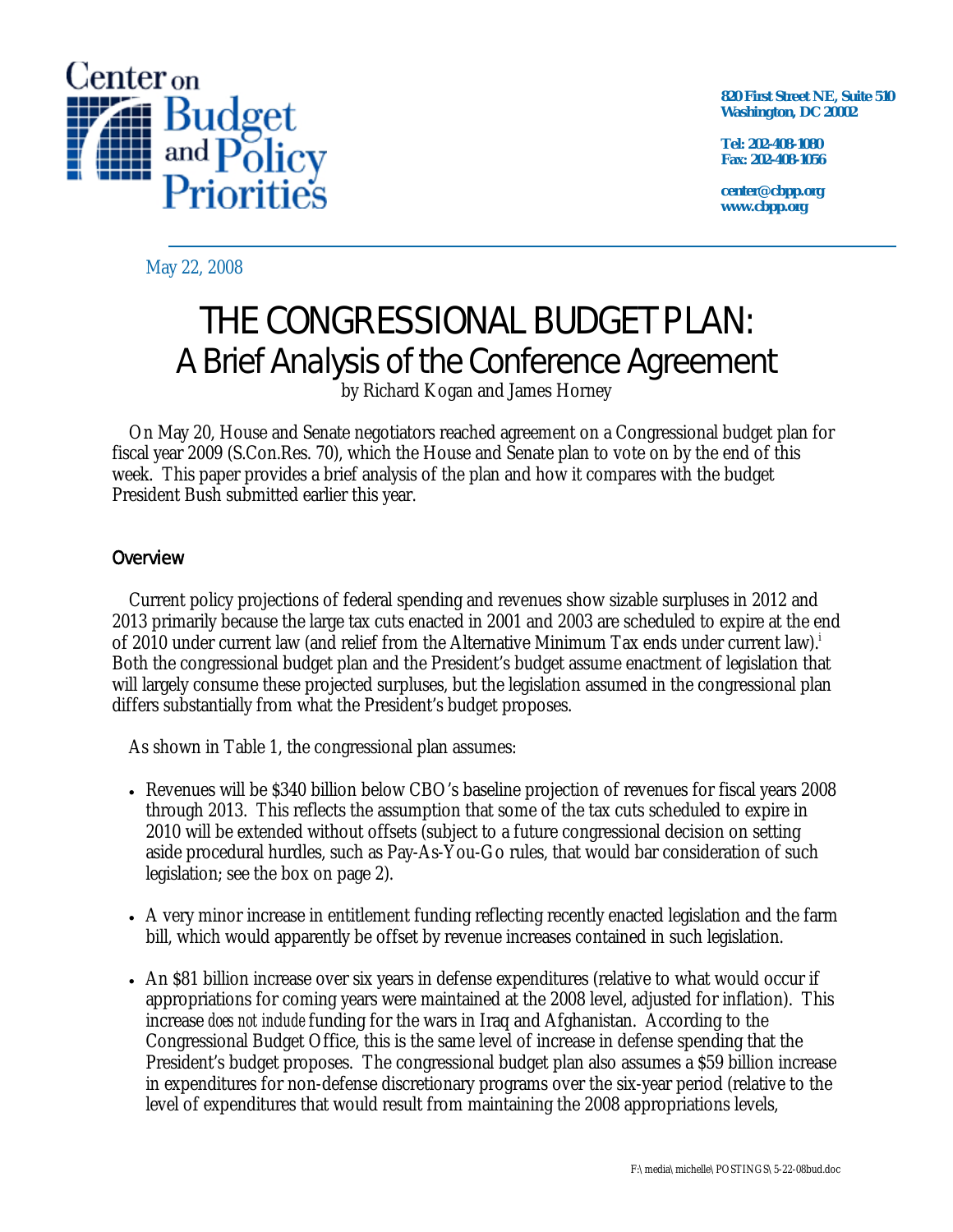#### Procedural Hurdles for Tax Cuts Under the Congressional Budget Plan

The revenue and spending figures in the budget resolution conference agreement reflect the extension of some expiring tax cuts, which would reduce revenues by \$340 billion below CBO's baseline projections for 2008 through 2013, *without* offsetting these costs. At the same time, however, the conference agreement does *not* exempt legislation extending the tax cuts from House and Senate Pay-As-You-Go rules that require such offsets.

The conference agreement also establishes two additional hurdles that legislation to institute unpaid-for tax cuts would have to surmount. First, the conference agreement retains the "trigger" mechanism included in last year's Congressional budget plan, under which the House is barred from considering legislation containing certain unpaid-for tax cuts unless that legislation stipulates that the tax cuts will take effect only upon a future determination being made that there would still be a budget surplus in 2012 and 2013.a Second, the conference agreement establishes a new prohibition in the Senate against considering any legislation that would increase the deficit by \$10 billion in any year through 2013, unless that increase is fully offset over the 2008-2013 period as a whole. As is the case with the Pay-As-You-Go rule in the Senate, the new Senate rule could be waived if 60 senators voted to do so. The House prohibition could be waived if a "rule" to waive it were approved by the Rules Committee and adopted by the full House.

In short, the conference agreement assumes that some expiring tax cuts will be extended without offsets, but decisions regarding whether to remove procedural hurdles against considering such legislation would be left to the future.

a For a more detailed description of the "Tax Cut Trigger" in last year's budget resolution, see the box on page 3 in James Horney, Richard Kogan, and Matt Fiedler, "The Congressional Budget Plan: A Brief Analysis of the Conference Agreement," Revised May 29, 2007. The procedure in this year's conference agreement works the same way, except that under this year's agreement, the cost of the tax cuts through 2013 cannot exceed the lesser of \$340 billion or 80 percent of the combined surpluses projected for 2012 and 2013 (excluding the effect of the proposed tax cuts) at the time the tax-cut legislation is considered.

adjusted for inflation). With this increase, total non-defense discretionary expenditures would be about 2 percent higher in 2009 through 2013 than under the baseline projections.

- These tax cuts and expenditure increases would generate higher deficits and debt than is projected under current policies. As a result, the Treasury would have to make \$46 billion in additional interest payments on the debt over the next six years.
- Finally, the congressional plan assumes \$212 billion in expenditures resulting from a) 2008 and 2009 supplemental appropriations that the President has proposed for the wars in Iraq and Afghanistan; b) new Katrina reconstruction funding in 2008; and c) interest payments resulting from these costs. This amount is exactly the same as in the President's budget.

 The congressional budget plan and the President's budget are identical with respect to regular defense funding and supplemental funding for the wars and Katrina relief, but differ substantially in other respects, as Table 1 indicates. The President's budget assumes much deeper tax cuts — \$797 billion over six years, compared with Congress's \$340 billion. In addition, the President would cut entitlement programs — primarily health care benefits and payments in Medicare, Medicaid, and the children's health insurance program — by \$183 billion over six years, while the congressional plan does not include these cuts. Finally, the President proposes \$128 billion in expenditure reductions over six years resulting from funding cuts in non-defense appropriated (or "discretionary")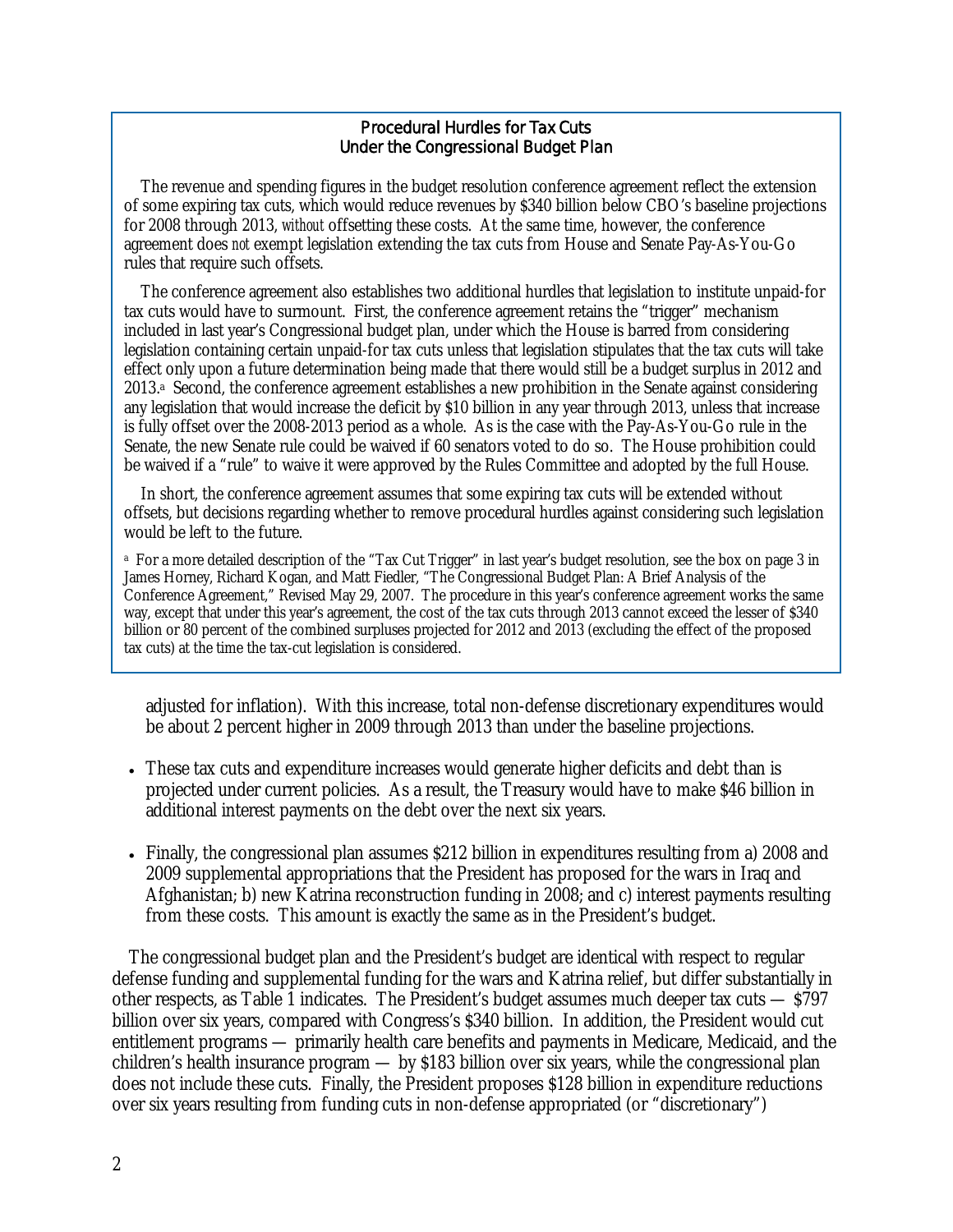programs, while Congress assumes a \$59 billion increase for these programs. The differences between the levels of discretionary funding that the congressional plan and the President's budget propose for fiscal year 2009 are discussed below.

### **Discretionary** Appropriations for Fiscal Year 2009

 For fiscal year 2009, the congressional budget plan proposes total discretionary funding of \$1.016 trillion (excluding emergency funding the President has requested), which is a little less than \$25 billion above the amount the President proposed.<sup>ii</sup> (See Table 2 below.) Since the congressional budget plan assumes \$1.8 billion more in

|                                                                                                                                                                                                                                                                                                                                                                                                                                                                                                                                                                                                                                                                                                                                                               | Bush <sup>a</sup> | <b>Congress</b> |
|---------------------------------------------------------------------------------------------------------------------------------------------------------------------------------------------------------------------------------------------------------------------------------------------------------------------------------------------------------------------------------------------------------------------------------------------------------------------------------------------------------------------------------------------------------------------------------------------------------------------------------------------------------------------------------------------------------------------------------------------------------------|-------------------|-----------------|
| <b>Baseline deficits</b> b                                                                                                                                                                                                                                                                                                                                                                                                                                                                                                                                                                                                                                                                                                                                    | 240               | 240             |
| Tax cuts (net) $\degree$                                                                                                                                                                                                                                                                                                                                                                                                                                                                                                                                                                                                                                                                                                                                      | 797               | 340             |
| Entitlement changes                                                                                                                                                                                                                                                                                                                                                                                                                                                                                                                                                                                                                                                                                                                                           | $-183$            | 8               |
| Defense increases, except war costs                                                                                                                                                                                                                                                                                                                                                                                                                                                                                                                                                                                                                                                                                                                           | 81                | 81              |
| Non-defense discretionary changes                                                                                                                                                                                                                                                                                                                                                                                                                                                                                                                                                                                                                                                                                                                             | $-128$            | 59              |
| Increased interest payments                                                                                                                                                                                                                                                                                                                                                                                                                                                                                                                                                                                                                                                                                                                                   | 51                | 46              |
| Total effect on deficits/surpluses                                                                                                                                                                                                                                                                                                                                                                                                                                                                                                                                                                                                                                                                                                                            | 618               | 533             |
| <b>Resulting deficits</b>                                                                                                                                                                                                                                                                                                                                                                                                                                                                                                                                                                                                                                                                                                                                     | 858               | 773             |
| Supplementals for wars, etc.                                                                                                                                                                                                                                                                                                                                                                                                                                                                                                                                                                                                                                                                                                                                  | 212               | 212             |
| TOTAL, deficits                                                                                                                                                                                                                                                                                                                                                                                                                                                                                                                                                                                                                                                                                                                                               | 1,070             | 985             |
| Dollars in billions; may not add due to rounding.                                                                                                                                                                                                                                                                                                                                                                                                                                                                                                                                                                                                                                                                                                             |                   |                 |
| Using CBO estimates.                                                                                                                                                                                                                                                                                                                                                                                                                                                                                                                                                                                                                                                                                                                                          |                   |                 |
|                                                                                                                                                                                                                                                                                                                                                                                                                                                                                                                                                                                                                                                                                                                                                               |                   |                 |
| This baseline uses CBO estimates and does not assume continuation of                                                                                                                                                                                                                                                                                                                                                                                                                                                                                                                                                                                                                                                                                          |                   |                 |
|                                                                                                                                                                                                                                                                                                                                                                                                                                                                                                                                                                                                                                                                                                                                                               |                   |                 |
|                                                                                                                                                                                                                                                                                                                                                                                                                                                                                                                                                                                                                                                                                                                                                               |                   |                 |
|                                                                                                                                                                                                                                                                                                                                                                                                                                                                                                                                                                                                                                                                                                                                                               |                   |                 |
|                                                                                                                                                                                                                                                                                                                                                                                                                                                                                                                                                                                                                                                                                                                                                               |                   |                 |
|                                                                                                                                                                                                                                                                                                                                                                                                                                                                                                                                                                                                                                                                                                                                                               |                   |                 |
|                                                                                                                                                                                                                                                                                                                                                                                                                                                                                                                                                                                                                                                                                                                                                               |                   |                 |
|                                                                                                                                                                                                                                                                                                                                                                                                                                                                                                                                                                                                                                                                                                                                                               |                   |                 |
|                                                                                                                                                                                                                                                                                                                                                                                                                                                                                                                                                                                                                                                                                                                                                               |                   |                 |
| certain 2008 emergency funding (see endnote i).<br>$\epsilon$ Tax cuts are shown as positive numbers because they increase the deficit.<br>Tax cuts also include the cost of extending refundable tax credits. The Bush<br>proposal to impose new airline user fees (as a substitute for the airline ticket<br>tax, which the Administration proposes to repeal) is treated as a revenue<br>increase in this table, although the Bush budget shows it as a "non-defense<br>discretionary cut" in some places.<br><sup>d</sup> Some 95 percent of the supplemental expenditures included on this line<br>result from requested funding in 2008 and 2009 for war costs; the other 5<br>percent of supplemental expenditures are from requested 2008 funding for |                   |                 |

**Table 1: Congressional Budget Plan vs Bush Budget Plan** 

that result from this supplemental funding.

discretionary funding for defense, international, and veterans' programs than the President proposed for those programs, most of the difference in the overall 2009 discretionary funding level between the congressional plan and the President's budget is in the level of funding for domestic programs other than veterans' programs. The President proposes to cut 2009 funding for those programs \$17 billion below the level appropriated in 2008, adjusted for inflation; the congressional plan proposes a

| $1.000$ at $1.000$ and $1.000$ and $1.000$ and $1.000$<br>(in billions of dollars; excluding enacted or requested emergency funding) |                                   |              |               |                          |             |  |
|--------------------------------------------------------------------------------------------------------------------------------------|-----------------------------------|--------------|---------------|--------------------------|-------------|--|
|                                                                                                                                      | <b>Base-</b><br>line <sup>a</sup> | <b>House</b> | <b>Senate</b> | <b>Confer-</b><br>ence b | <b>Bush</b> |  |
| Defense, international affairs, & veterans:                                                                                          | 591                               | 624          | 626           | 624                      | 623         |  |
| All other domestic budget functions:                                                                                                 | 386                               | 393          | 388           | 392                      | 369         |  |
| In the form of 2009 funding:                                                                                                         | 386                               | 390          | 384           | 388                      | 369         |  |
| Adjusted for increases in advance funding:                                                                                           |                                   |              |               | $\overline{\phantom{0}}$ |             |  |
| Total, appropriated (discretionary) funding                                                                                          | 978                               | 1.017        | 1,014         | 1,016                    | 992         |  |

## **Table 2: Discretionary Funding for Fiscal Year 2009**

May not add due to rounding.

<sup>a</sup> This baseline shows the 2008 funding level adjusted only for inflation. It uses CBO estimates and does *not* assume continuation of all 2008 emergency funding (see endnote i).

**b** The functional distribution of Congress's funding levels are not binding on the Appropriations Committees. The distribution of congressional funding may end up modestly different from that shown in this table.  $\frac{c}{c}$  Less than \$0.5 billion.